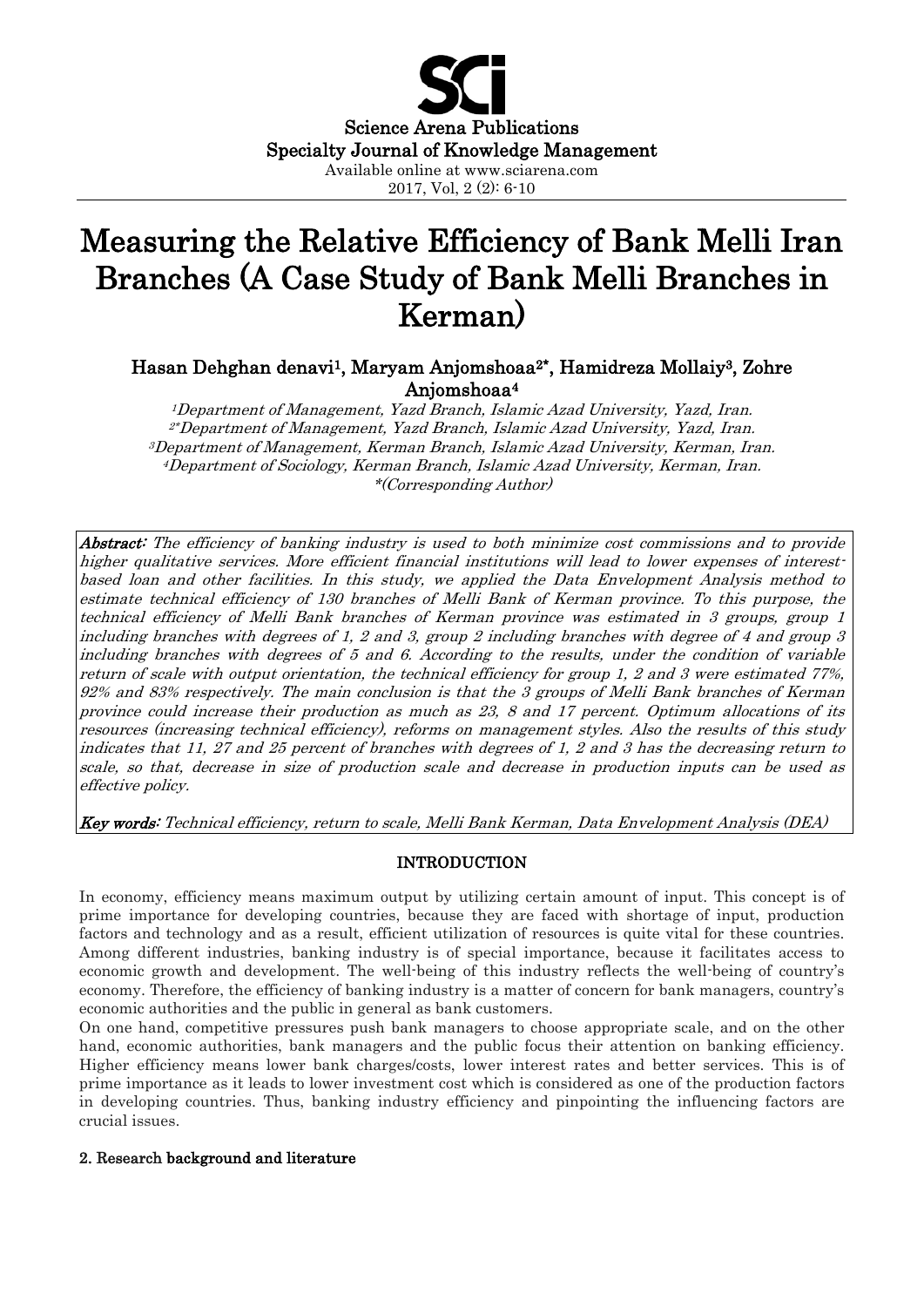Economics is the allocation of limited resources to the unlimited needs of the humankind. Basically, economic subjects revolve round the scarcity and shortage of resources. Economic could be measured by its power in launching products and rendering services through optimized utilization of scarce resources. Optimized utilization of resources helps countries grow, as it leads to efficiency and productivity which bring about high growth rates. Economic studies show that countries who have emphasized more on efficiency than increasing natural and physical resources, have maintained higher growth rates.

A look at emerging industrial countries in their path towards growth reveals the fact that they have experienced 4 stages:

1) Industrial self-sufficiency or import substitution stage by relatively simple technology-based investment on consumer goods

2) Export development stage for goods in demand by global market

Majority of products were similar to stage 1 goods but of higher quality.

3) The stage for establishing heavy industries, chemical industries and petrochemical industries A gradual move towards high technology industries from capital-intensive, intermediate industries.

4) Free trade stage and moving towards knowledge-based products to enter into global export competition

The secret of success of these countries in each stage, rests in focus on efficiency and productivity. Therefore, paying attention to efficiency and productivity and factors influencing their enhancement creates a condition wherein economy, development and welfare flourish (Maybodi, 2010).

On the other hand, today sustainable development has appeared as an ideal for all communities. Though particular problems have caused third world countries to focus on development rather than sustainability, it must be noted that elimination of the gap between developed and developing countries seems to be impossible without a sustainable development process. Since sustainable development is required to satisfy community needs without sacrificing the needs of coming generations, appropriate exploitation of resources is of great significance (Motavaseli, 2008). Studies show that economic growth in most Asian countries is gained by increasing the two major inputs of; rate of investment and employment. At present, taking into account the existing problems for the supply of capital and employment opportunities, planning authorities must focus on development approaches. One of these approaches is economic development through increasing the efficiency of Total Factor Productivity (TFP) (Imami & Maybodi, 2010). There is a close relationship between efficiency/productivity and community's level of welfare (Ace et al., 2012); therefore, efficiency is to some extent expressive of their economic performance and level of development.

# 3. Research Methodology

## Kind of method

There are many methods in Applied Research which carry different titles according to their peculiarities, questions and conditions. They include: historical, descriptive, survey, correlational, field, case, comparative and experimental, etc. (Sanjari, 2012).

Choosing research method depends on the subject and executive possibilities. Therefore, research method could not be chosen unless the objective and the scope of research is known (Naderi & Seif Naraqi, 2011). Descriptive/explanatory method is used to record and analyze the condition "as is" and to orderly describe the situation actually and objectively (Sanjari, 2012).

Correlational method studies the extent of correlation of different variables based on ratios. It focuses on the changes of an attribute in relation to another. Here, the researcher tries to investigate the changes of some factors in relation to others (Sanjari, 2012). The present study is an applied one, since it covers all the Melli Bank branches of Kerman province and the results could be practically used. It is a combination of correlational and mathematical models. I.e. as to its aim, it is applied and as to its essence, it is analytical.

## Statistical population and sample

It is a set of required items which are similar in terms of at least one attribute which is distinguished from other groups (Azar & Momeni, 2009). In other words, it points to items and/or event about which the researcher intends to study (Delavar, 2003). Statistical population of this study covers all the Melli Bank branches of Kerman province which amount to 132 branches according to information in the year 2011. The supervising branch was omitted due to its heterogeneity with other branches.

Statistical sample is a smaller set which represents the main body and possesses like characteristics (Khaki, 2009). Here as the method is data envelopment and all members of the group have to be included, there was no need for sampling.

## Research Variables

A- Definitions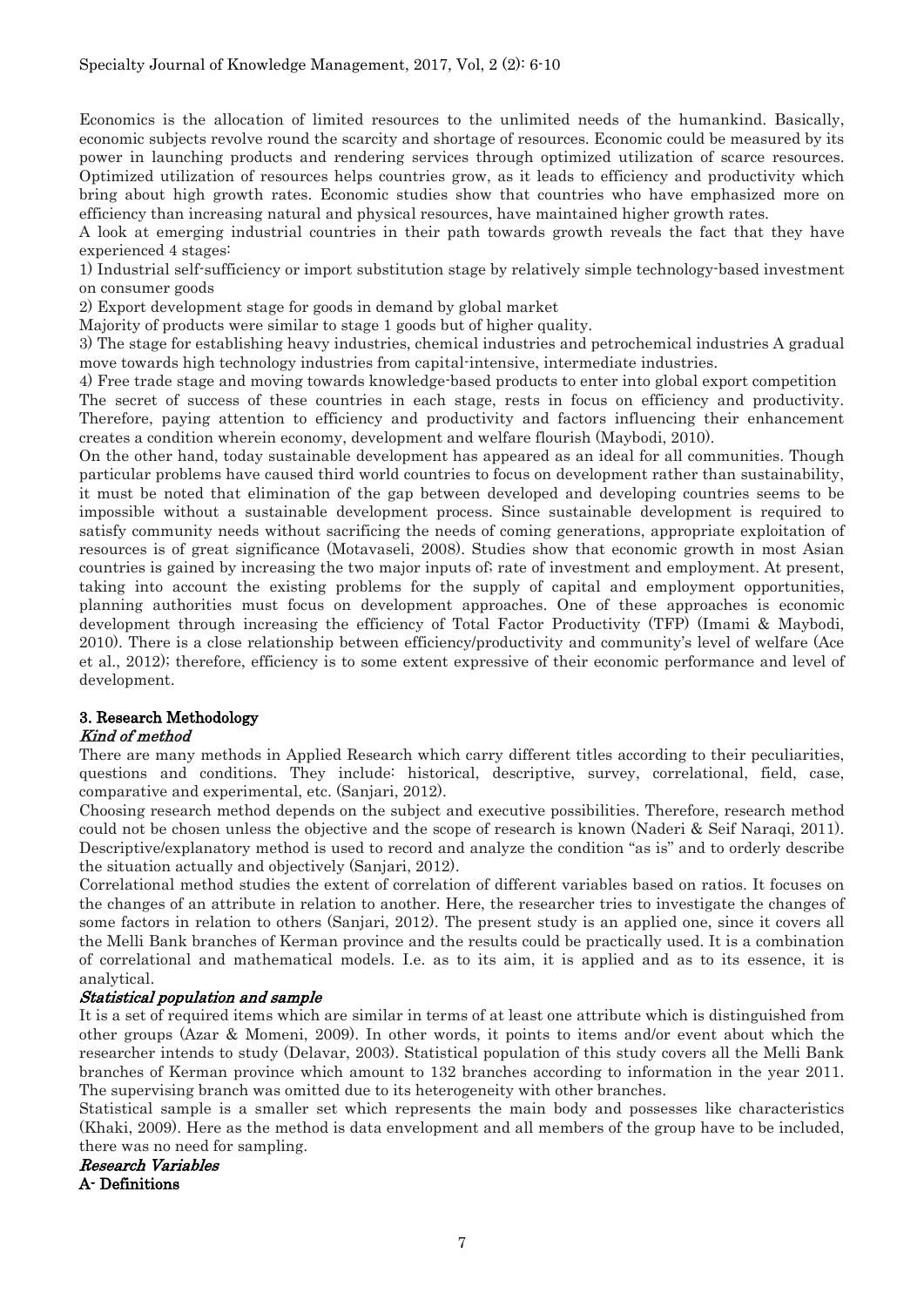Managerial efficiency: Means diligence, endeavor, resourcefulness, employee's diligence and the right combination of production factors help boost efficiency of the institution (Maybodi, 2010).

Technical efficiency: An institution is said to be technically efficient when its production is on the boarderline production function. I.e. it could produce the maximum output from the minimum quantity of inputs (Maybodi, 2010).

Scale efficiency: This is due to causes in yield in proportion to scale, so that any changes on its size will alter the unit as to be less efficient (Maybodi, 2010).

**Efficiency:** Is shown by the index of efficiency which is based on the comparison of a unit during two periods or two units at one time (Maybodi, 2010).

Data Envelopment Analysis: It is a linear, nonparametric method based on the estimation of production frontiers to measure productive efficiency of decision making units (Maybodi, 2010).

## B- Evaluation

Depending on the method used in research, different output and input are utilized. Usually Data Envelopment Analysis method is used when more than one variable is considered as output or when no particular function is to be regarded. Otherwise, econometric and stochastic frontier analysis methods are utilized. Since three outputs and four inputs are used in this study, the right method to estimate and compare efficiency of branches appeared to be DEA. According to internal and external studies which follow, outputs and inputs are as below:

Outputs: Total facility, cash assets, investments, and other contributions (including fees, income, and other non-interests' income)

Inputs: Administrative and general expenses (other than depositors' profits), fixed assets (buildings and equipment) and total deposits (short-term and long-term borrowings, short-term and long-term deposits) and the number of personnel

Efficiency measurement: Efficiency measurement of a unit is a relative concept and has to be carried out through a comparative index. One of the methods is to compare the item under study with other efficient decision making units (DMU) having similar condition. In fact, the method introduced by Farrell indicates an efficient frontier in units which have better performance so that the efficiency of other units could be comparatively specified. Of course, it must be noted that presentation of the basic theory of this method goes four years back to Shepherd (Shepherd, 2000). Frontier production function could be obtained by the two parametric and non-parametric methods. Frontier production function shows the highest level of inputs possible. In fact, these methods present two different approaches for calculating production as quant curve. Higher efficiency could be acquired by minimizing the extent of input utilization (input oriented) or maximizing output (output oriented) at a certain level of input or a combination of the two methods (non-oriented).

## 4. Findings

## 4-1. Measurement of efficiency by Data Envelopment Analysis (DEA)

This approach was introduced by Rhodes in his dissertation under his advising professor Cooper in 2006 (Rhodes et al.) and actually became the applied version of Farrell method. It acquires frontier production function based on linear planning technique, also called linear planning. This is a non-parametric method and does not need to determine the shape of the function for its estimation. Thus, the model is less exposed to regression specification error.

## 4-2. Data Envelopment Analysis

Models such as CCR and BCC are based on the two assumptions of input minimization and the constant of the output (s) (CCR model) or the fixed inputs and the maximization of output (s) (BCC model) (Assume the input and output orientation) but DEA is the mix of two above hypotheses and is the third general model of DEA. This model presents the difference between input and output subject to equal limitations and the effectivity of each must be less or equal to 1 (Volker, 2012). For better perception of model look at shape. In the right side model additive is presented and in the left side model CCR is presented.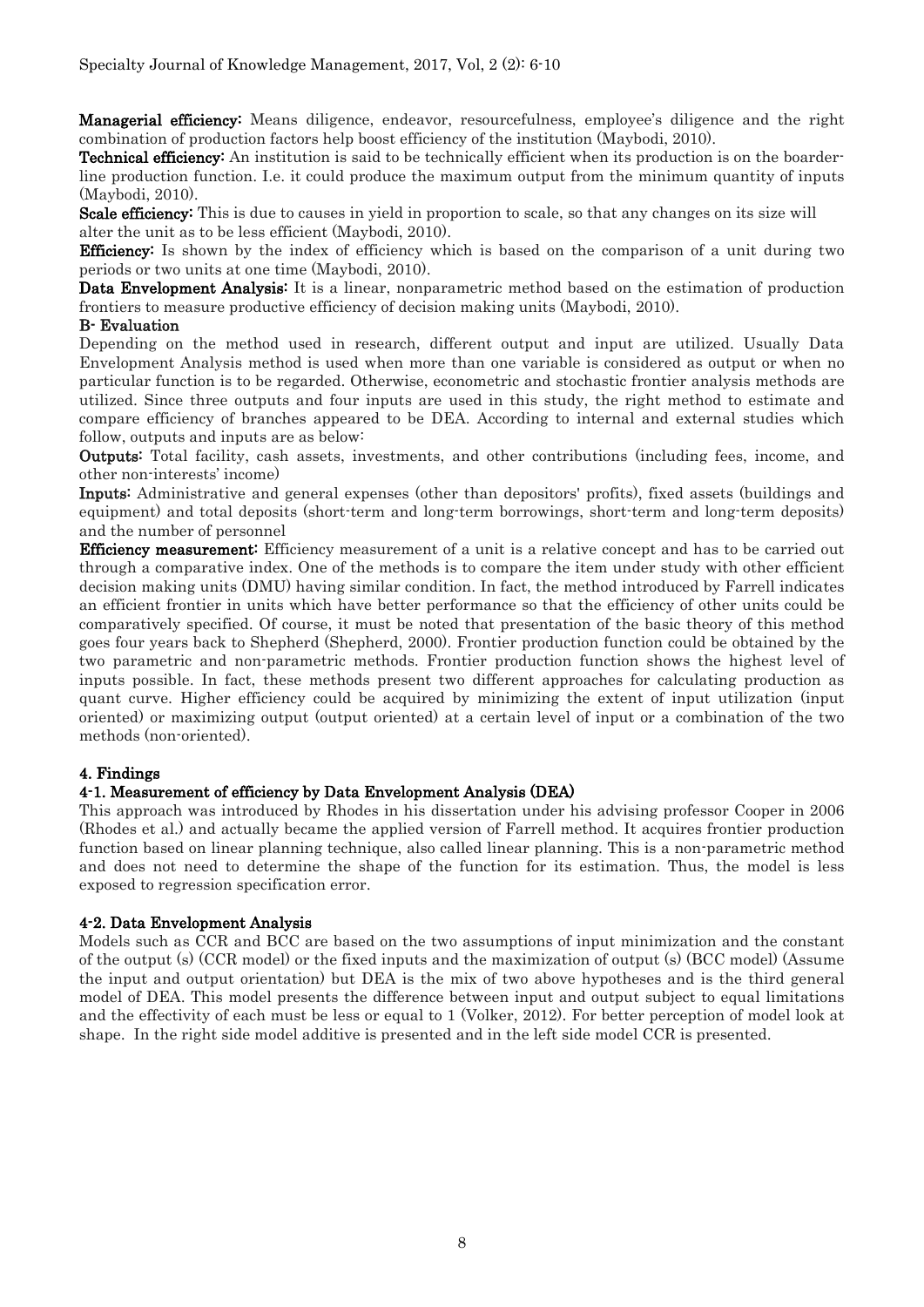

Comparison of the CCR Model and the Additive Model (Afonso et al., 2005)

The DEA model was introduced for the first time by Charnes, Cooper, Golany, and Seiford which is described below for the measurement of the specific DMU in VRS mode (Charens et al., 2003):  $\text{Max } Z = \sum_{i=1}^{k} S_{j}^{+} + \sum_{r=1}^{s} S_{r}^{-}$ 

S.t  $xih = \sum_{j=1}^{n} x_{ij} \lambda_j + Si+, i = 1,...,k,$  $\text{yrh} = \sum_{j=1}^{n} y_{rj} \lambda_j - \text{Sr-}, r = 1, ..., s,$  $\sum_{j=1}^n \lambda_j = 1$ ,  $\lambda$ j  $\geq 0$ , Si+ $\geq 0$ , Sr $\geq 0$ 

As  $\lambda$ j  $\mathcal{C}\{0, 1\}$ , it means that variables for all of the j have two values. Variable  $\lambda$ j for making a convex border is visible for inputs and outputs and the xij and yrj variables are respectively the input i and the output of r from the decision maker j. The variable s- is the variable of the shortage corresponding to the inputs, and  $s + i$  is the corresponding product shortage variable. In fact, when the model maximizes the deficiency variables Sj and Sr, simultaneously the inputs are minimized and the outputs are maximized (Volker, 2012).

Obviously, the program above is a coherent integer program and can be considered as a computable model for a two-factor DEA or an idealized planning model (GP) with one-way permissible deviations (Sueyoshi, 2000). In fact, this model incorporates both the incoming and outward trends in a model. The DEA model is expanded to measure the productivity level of a particular DMU based on its relative performance comparison with other DMUs model.

The units under study in the additive model are considered to be effective when the value of the objective function equals zero (when the gap between the unit and the current unit is zero). Note that no performance measurement is performed on the aggregate model. Instead, direct inputs and individual leads are searched through the lack of search variables. Therefore, there is no distinction between strong and weak efficacy (volker, 2012).

Based on the proposed model (BCC model) for estimating technical efficiency in branches of National bank of Kerman province, the results obtained from model solving for three groups are as follows.

|                  | Group 1 | Group II | Group III |
|------------------|---------|----------|-----------|
| Number of        |         |          |           |
| branches         |         |          |           |
|                  | 46      | 44       | 40        |
| Average          |         |          |           |
| technical        |         |          |           |
| performance      |         |          |           |
| score            |         |          |           |
|                  | 0.833   | 0.77     | 0.924     |
| The standard     |         |          |           |
| deviation of the |         |          |           |
| performance      |         |          |           |
| score            |         |          |           |
|                  | 0.170   | 0.207    | 0.117     |

Table 1 Summary of research findings on the estimation of technical efficiency of branches 1 to 6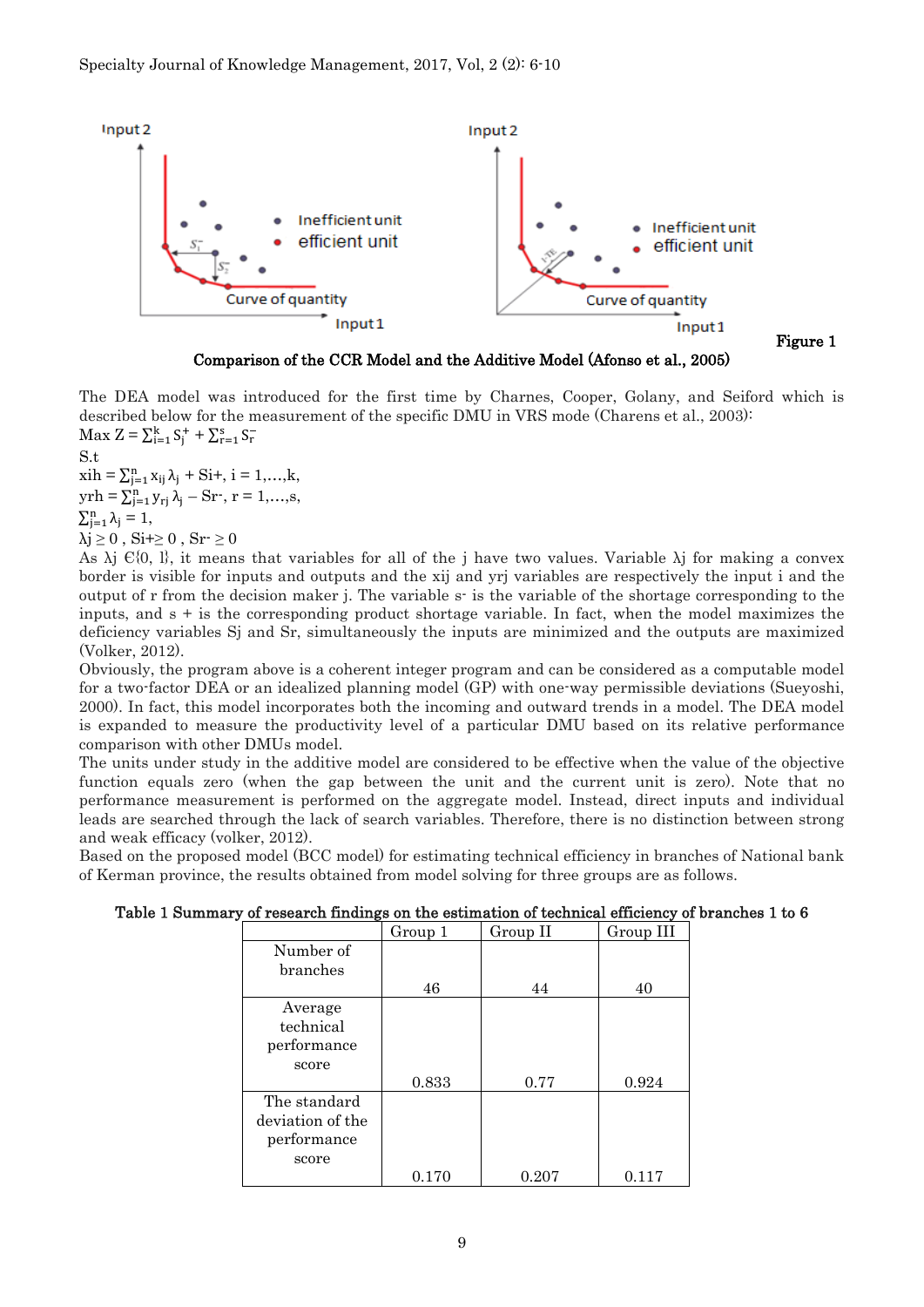| Maximum     |       |       |       |
|-------------|-------|-------|-------|
| performance |       |       |       |
| score       |       |       |       |
|             |       | 1     |       |
| Minimum     |       |       |       |
| performance |       |       |       |
| score       |       |       |       |
|             | 0.477 | 0.392 | 0.571 |
| Number of   |       |       |       |
| effective   |       |       |       |
| branches    |       |       |       |
|             | 17    | 13    | 26    |
| Number of   |       |       |       |
| branches is |       |       |       |
| inefficient | 29    | 31    | 14    |

By sorting out the results of the technical efficiency obtained from the data envelopment analysis, it is determined exactly which branch has performed better than the other one. In fact, the results of data envelopment analysis have provided us with an indicator for comparing efficient and inefficient branches, which can be especially useful for decision makers and supervisors of instrumental branches.

## Discussion and conclusion

So far, many studies have been conducted in terms of efficiency types and many improvements have occurred in this field as well. Efficiency in economy has wider application in many countries which has been an affecting factor to achieve their growth objectives in various fields and has played a role as deterministic factor. The purpose of efficiency is optimal usage of production factors that in a scientific manner with production costs reduction ultimately result in improving welfare of people involved in this process. International attention to the efficiency on one hand, and considering it in politics of economic development programs on the other hand reflect politicians and administrators' attention to importance and necessity of performance. In general, efficiency calculating in economic issues is possible in parametric and non- parametric methods.

Data envelopment analysis is a non-parametric linear programming method to measure performance with estimation of the production frontier. This method calculates an organization's efficiency in a group in terms of organization with the best function in the same group. Efficiency measuring using this method is a cross-sectional study and in specific time (i.e. a financial year), measuring branches efficiency provides efficiency comparison possibility between them. Technical efficiency reflects a branch ability to obtain maximum output of an input set. Assuming the same technology for all the branches, lack of inputs wasting in production of a certain amount of output is regarded. Technical efficiency is due to production scale and based on technical relation, not costs and charges. So, in order to promote their function, bank must increase customers number via increasing activity specially propaganda and providing new services proportional to their needs in available area and subsequently provide them with income growing and high profit.

Results showed efficiency level average for three groups 1, respectively 77% with a standard deviation of 0.2 in range of 0.2 to 1, 92% with a standard deviation of 0.11 in range of 0.57 to 1 and 83% with a standard deviation of 0.17 in range of 0.47 to 1. The results showed that average technical efficiency estimated for branches are close to some extent and suggests proximity of the technology level applied between groups and technology estimated to cover frontier function. Branches that are low in efficiency can be a point of promising to decision makers. Because along with evolution of organizational structure, bank outputs for such branches can be promoted using the current resource inventory. Improving technical efficiency to a branch depends on improved allocation of used inputs and improving overall efficiency depends on improving the organizational structure, procedures and decision-making process.

Finally, some points must be mentioned. First, in this study the method applied to estimate branches efficiency measured relative performance rather than absolute performance. In other words, in this method how to operate a branch can be measured in presence of other branches. So, branch pattern presented above might not work absolutely. As a result, branches with maximum efficiency scores can promote their function, too. If more similar branches' information be available, efficiency level is indicated better and more accurate. Efficient branches are suitable relative reference to increase efficiency of inefficient units. Branches which employ greater amounts of inputs to produce one unit of output can